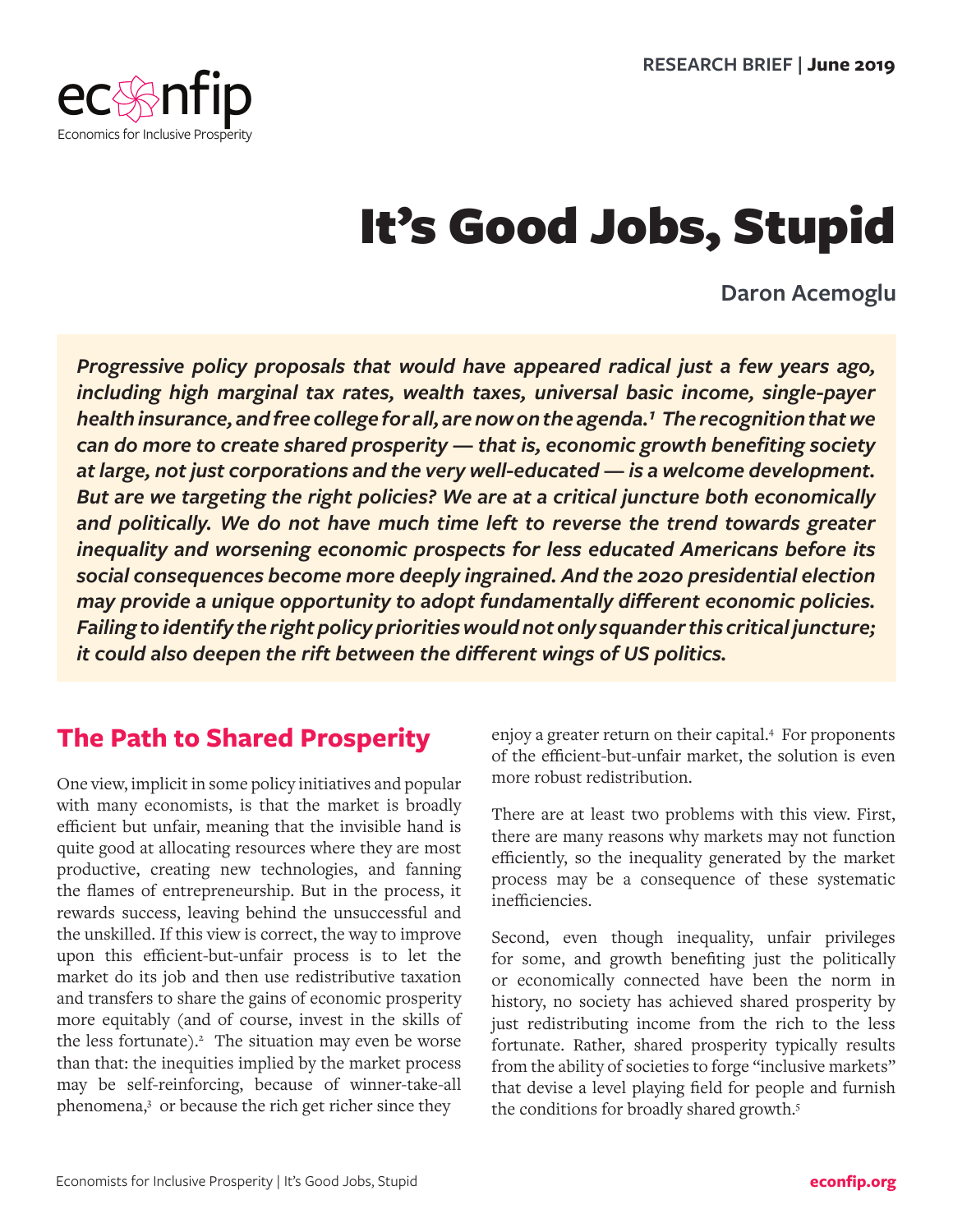Recognizing that markets often work imperfectly and do not distribute economic opportunities equally does not immediately support policies to go after every market failure. Government activism comes with its own costs, and identifying the most important roadblocks on the path to inclusive prosperity is key.

Policymakers' first priority should be creating "good", high-wage jobs. "Good" jobs are those that provide not only a wage consistent with a comfortable (sometimes referred to as "middle-class") living standard but also some amount of stability and protection against harsh and dangerous working conditions and excessive power of employers. A bountiful supply of good jobs is the best way to generate shared prosperity and also to cultivate civic and political participation from the broad crosssection of society. When the economy has a shortage of work or many jobs pay a pittance, a natural inequality emerges between those that are able, or fortunate enough, to get good jobs and the rest. Once it takes root, this inequality is very hard to undo, with or without enthusiastic fiscal redistribution. Furthermore, when good jobs are scarce, civic engagement becomes more difficult and political participation, if any, becomes more likely to be underpinned by grievances and economic hardships, opening the door to both populism and patronage politics.

The market has a natural tendency to undersupply good jobs. Good jobs often come with more upfront investments and costs for firms, but the gains they create are shared with workers through the higher wages and better working conditions. Because firms do not take these worker gains into account, they naturally shy away from such jobs in favor of lower-paying jobs with lower upfront costs. This undersupply is exacerbated when good jobs generate other social benefits, such as promoting civic engagement. This tendency for underprovision is one of the reasons why labor market institutions play an important role in bolstering good job creation. For instance, minimum wages and union wage bargaining, though often blamed for choking off employment and entrepreneurship, can be vital for encouraging the creation of good jobs. Without a floor under wages, firms might find it beneficial to forgo new technologies and productivity-enhancing activities, instead opting to pay very low wages to low-productivity workers. Minimum wages, when set at moderate levels, and wage pressure from effective bargaining can therefore induce firms to invest in workers and new technologies, and to create high-wage jobs.<sup>[1](#page-8-0)</sup>

There may also be too little technological investment directed at high-wage jobs. This is particularly likely when high-wage jobs require technological breakthroughs, or as we'll see later, when they necessitate a change in the paradigm of ongoing innovation. Even in a well-functioning market economy, there is typically underinvestment in innovation because the benefits from knowledge and new technologies spread much more widely than the firm undertaking the investment.<sup>13</sup> By the same token, there should be no presumption that the market process will direct research to the right types of technological capabilities, especially when some technologies generate more broad-based benefits by contributing to the supply of high-wage jobs.<sup>14</sup>

A plentiful supply of high-wage jobs may be selfreinforcing. When high-wage jobs are available (say in manufacturing or in specialized services), workers are less willing to take a job that pays much less, putting upward pressure on the pay of low-wage workers. This wage pressure both improves the pay of these jobs and makes them less attractive for firms (compared to highwage jobs). Higher wages may also encourage firms to invest in technologies and training to support good jobs. This is because once firms are weaned off low-wage jobs, they will have an incentive to invest more in the general and specific human capital of their employees (when they have to pay higher wages, their incentives to increase worker productivity are greater).<sup>15</sup> Higher wages may also trigger more innovation that aims to partially substitute for labor, while still increasing economy-wide productivity.16

The creation of high-wage jobs does more than ensure shared prosperity; good jobs are also necessary for society to enable a meaningful, fulfilling life for its citizens. It is unlikely that individuals could find a similar meaning or purpose from pure redistribution, no matter the scale. Most individuals define their worth largely through their jobs and form their social networks and support groups during their careers. Though society and our preferences may adapt to a world of part-time jobs and non-professional past times, the social costs of transitioning to such a system, even if such a transition were feasible, seem large. The prospect of a society in which few work (and enjoy the prestige and challenges of work) while many stay at home does not look enticing.

The Nordic model with its strong social safety net is sometimes viewed as an example of shared prosperity founded on redistribution. Though redistribution (via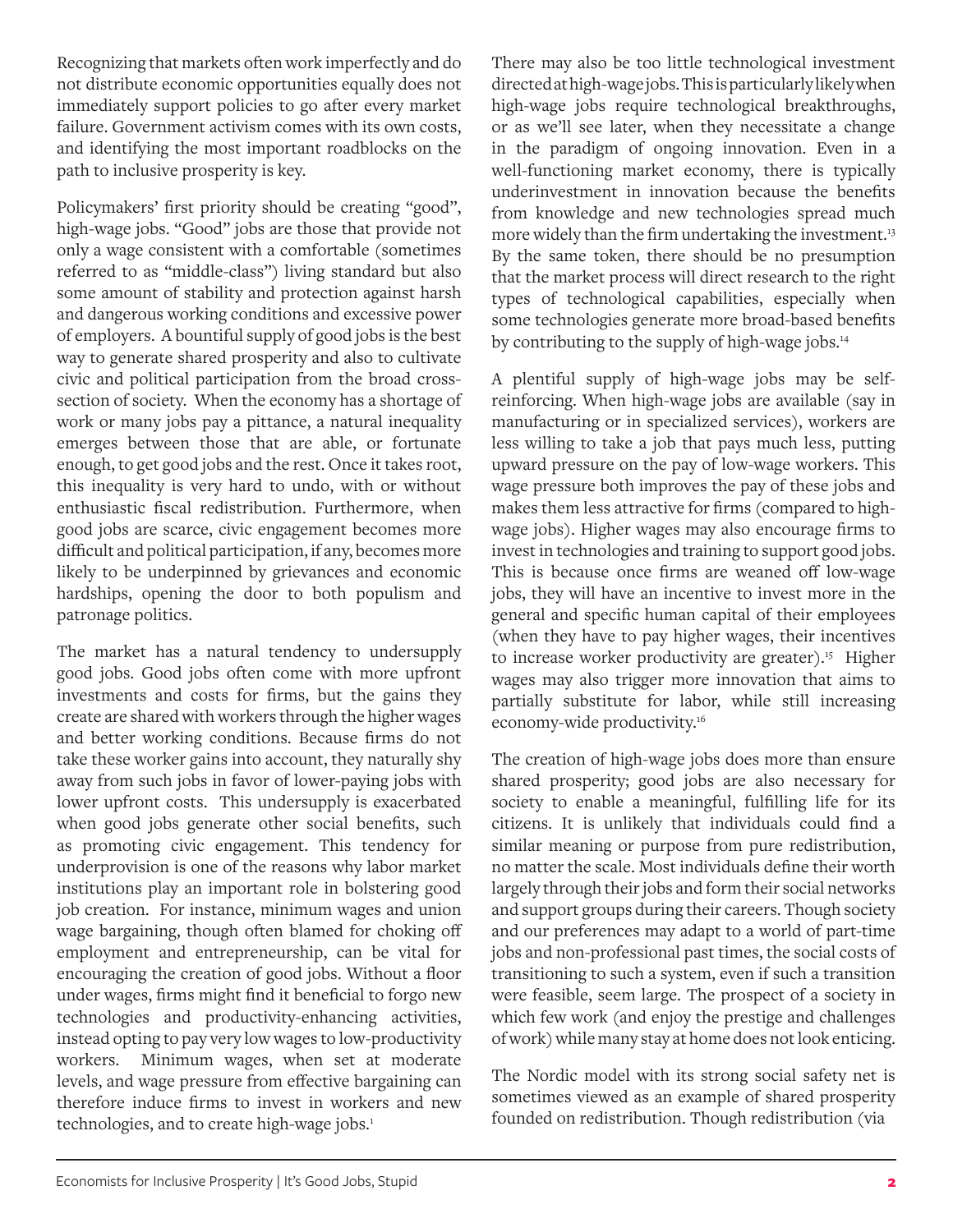taxes, transfers, and state-funded education) plays an important role in Nordic economies, the model's success lies not in fiscal redistribution but in its ability to generate high-wage jobs. How, then, do the Nordic countries do this? Primarily via the market process, but crucially guided by regulations and the active role of trade unions. For example, one of the most iconic features of the post-war Swedish labor market was the industry-level agreements, which set a fixed (but not excessively high) wage for the same job throughout the industry. This arrangement contributed to shared prosperity through three channels. First, it precluded the possibility that some firms would pay significantly lower wages for the same jobs because of their greater bargaining power or lower resources. Second, it compressed pay differences between more and less productive workers doing the same job. These first two mechanisms directly contributed to a more equitable distribution of income and spread around good jobs more evenly in the population. But the third advantage of the system may have been the most essential: the fixed industry wage level meant that more productive firms would not have to pay (much) higher wages, and thus there was an attractive profit opportunity for firms that could increase their productivity via investment, reorganization and innovation. Swedish firms took advantage of this profit opportunity with gusto, and in fact, the benefit for high-productivity firms was one of

the main reasons why Swedish business signed up to the corporatist model in the historic meeting between business leaders, trade unionists, and the Swedish Workers Party in 1938.17

#### **Growth in the US Labor Market: The Past and the Present**

Even if much of Europe and the United States look very different from the Nordic countries, their economic systems show many parallels, and the shared prosperity that they achieved in the decades following World War II has common roots. This broad-based growth was forged by a robust institutional architecture, which may be called "a social democratic compact" (even if many of the governments implementing it, not least in the United States, did not see themselves as social democrats). This architecture, underpinned by democratic politics, provided a social safety net, protections for workers, government-funded education, support for research and development in new technologies, and promoted the creation of high-wage jobs. Many countries, not just the United States, generated a huge growth in labor demand during this era based on this compact.

Let's turn to the US experience to see how this worked. Though US society was far from idyllic in the 1950s



Figure 1 The growth of US real wage bill relative to population. The left panel shows 1947-1987 and the right panel 1987-2017.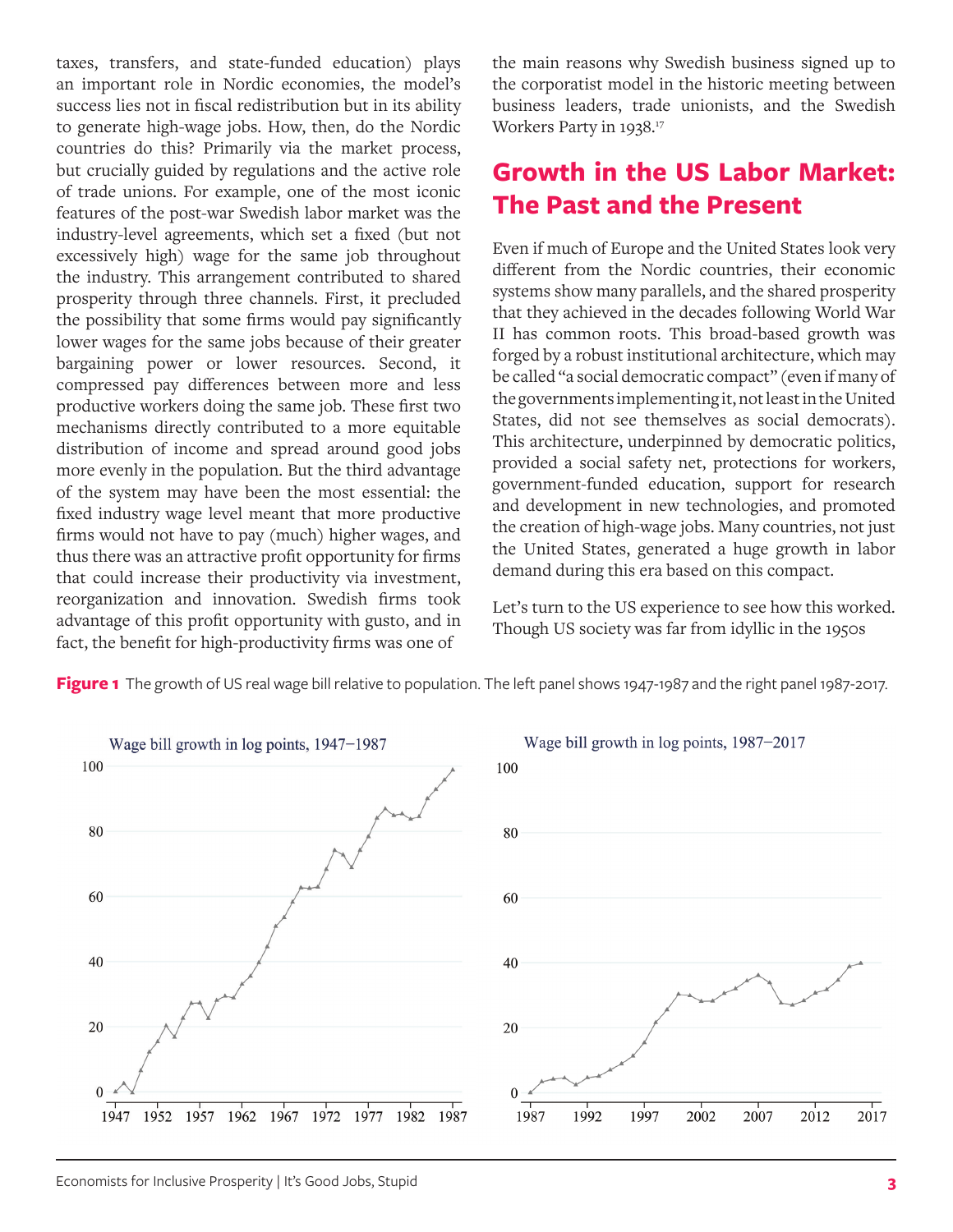and 1960s (not least because of the overt and covert discrimination against African-Americans and women; or the shockingly unequal distribution of education and health resources), the economy did achieve a certain amount of shared prosperity.

Notably, real wages for many different demographic groups, including workers of all educational backgrounds, grew in tandem with productivity.<sup>18</sup> Figure 1 provides one snapshot of US labor market performance by plotting the per capita real wage bill (total employment multiplied by average wage, deflated by the consumer price indexed, and divided by population).<sup>19</sup> This measure is informative about the changes in overall labor demand since it captures both increases in employment and growth in average wages. The left panel shows that between 1947 and 1987 the per capita real wage bill grew by 2.4% per year. This growth was driven principally by rising average wages, underpinned by improvements in the job prospects for most workers in the US economy.

The picture between 1987 and 2017, depicted on the right panel, is very different. During this period, the per capita real wage bill grew by only 1.33% per year and all but stopped growing since the late 1990s. Though some of this growth slowdown is accounted for by the declining labor force participation of men, the bulk of the contrast with the previous 40 years is due to stagnant average wages and the scarcity of good jobs. Indeed, there has been little growth in average real wages since the 1980s, and many groups, including men with less than a college degree, have seen their real wages decline sharply over this period.<sup>20</sup>

Why doesn't the US economy produce good jobs anymore? To answer this question, let's look at how such jobs flourished in the four decades following World War II.

## **The Foundations of Good Jobs**

Three pillars underpinned shared prosperity and highwage job creation in Western Europe and North America during the postwar era.

First, technology. Businesses found ways to increase labor productivity, which fueled greater labor demand. This was based first and foremost on technology

adoption, innovation, and efficiency gains. Yet technology was not a gift from the heavens raining down on firms. It was the result of hard work, the fruit of firms' efforts develop, employ and perfect these technologies. Government support was equally critical. Indeed, many of the key technologies of the postwar era haven't blossomed just because of unregulated market forces. The government has provided indirect support to innovation by funding research, for example, with the National Science Foundation, the National Institutes of Health, and generous R&D tax credits. Further, government agencies and the public sector, especially the military, have directly demanded certain types of technologies. It is not only the Internet where the government played a leading role. The rapid advances in nanotechnology, biotech, sensors and aviation technologies in the second half of the 20th century would not have been feasible without the US government's involvement.<sup>21</sup>

Second, labor and product market institutions. Businesses eagerly increased their demand for workers in a broadly competitive product market, which propelled innovations and prevented ballooning of profits at the expense of labor. Labor market institutions, such as minimum wages, trade unions, and worker safety regulations, helped too buy pushing firms towards creating better jobs.

Third, education. Of course, firms would not have been willing to hire millions of well-paid workers if these workers lacked useful skills. Though we live in an education-obsessed society and some parents will go to great lengths to provide a head start for their children, the buck stops with the government. So the federal government supported for university education through G.I. bills, Pell grants and generous research support, and local governments increased spending on primary and secondary education.

All of the support for technology and education meant a vital need for tax revenues, which were provided by economic growth and moderately higher tax rates. For example, (total) government tax revenues as a percentage of GDP increased from less than 5% in the first quarter of the 20th century to 20% in 1950, and then to about  $28\%$  in the 1990s.<sup>22</sup>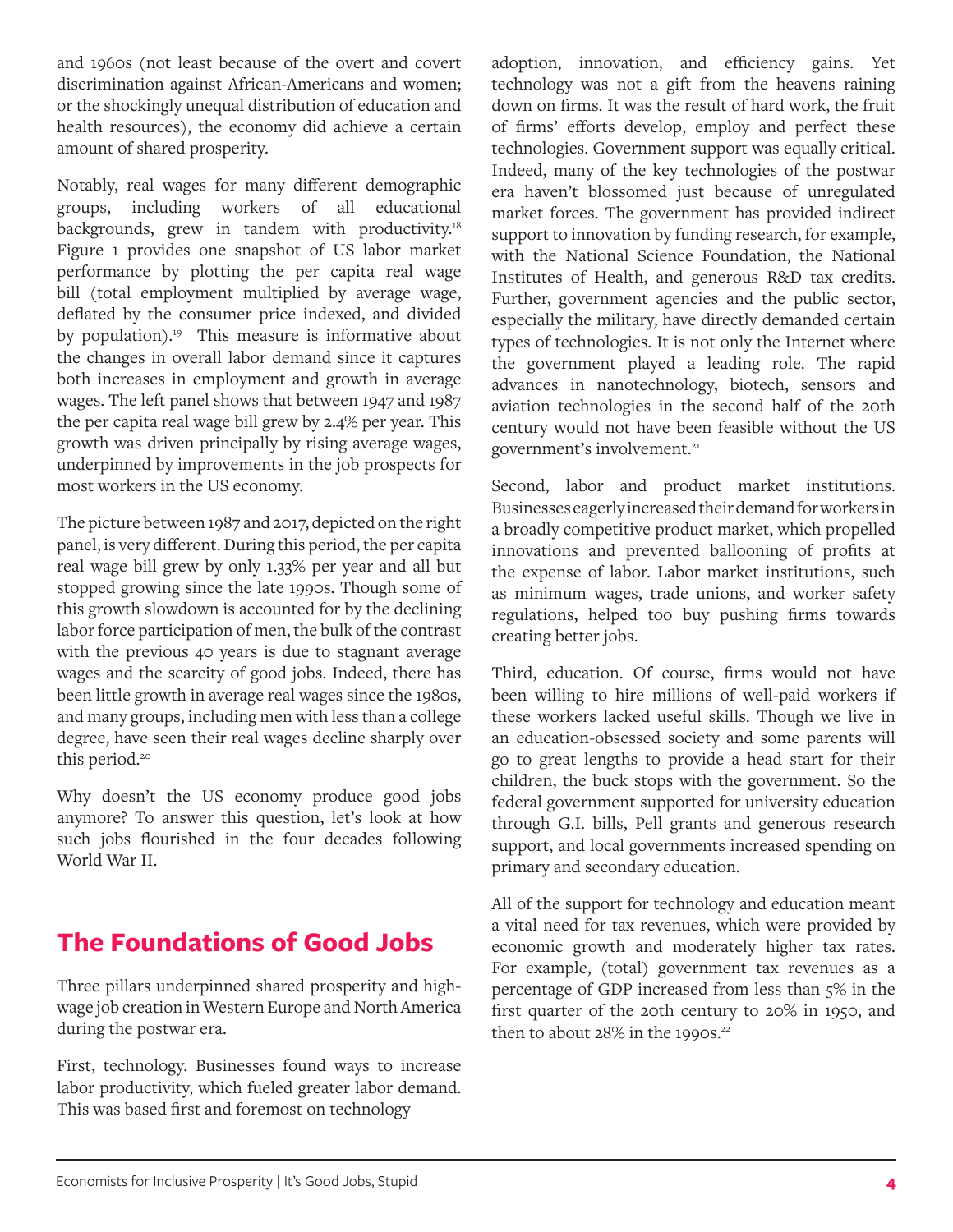## **What Has Changed?**

Why don't we create (many) high-wage jobs anymore? The cessation of high-wage job creation is mostly about the changing nature of labor demand, itself a consequence of advances in automation and globalization, but aggravated by the changing institutional architecture of the United States and several other Western nations. The central role of automation and globalization does not mean that these changes were inevitable, however.

Automation and globalization can generate broad productivity gains and greater profits for businesses. But their effects on labor demand are more mixed. Both of these phenomena are motivated by a desire to save on labor costs. Automation is the process of substituting machines for human labor. It is the same impulse that initiated the British Industrial Revolution in the middle of the 18th century with breakthroughs in spinning and weaving technologies and powered the mechanization of agriculture starting in the late 19th century.23 It is also the same impulse that has propelled the introduction of numerically controlled machines, computerized control, robotics and more recently artificial intelligence.

The motivation for globalization is similar. By importing goods from China or other countries with lower wages, businesses are able to increase profits and the economy could in principle benefit by reallocating workers to more productive activities.

Yet automation and globalization create winners and losers. The losers often include the workers who are seeing their jobs disappear.<sup>24</sup> Economic policies for shared prosperity dampen the blow to these workers and help generate new opportunities for them. For example, a strong and well-designed social safety net can protect the "losers", and policies encouraging the creation of high-wage jobs can aid those experiencing job losses transition into other good jobs.

But the already weak US labor market protections for workers became even feebler, and the social democratic compact crumbled, just as automation and globalization gained momentum. The social safety net did not keep up with the growing need for helping dislocated workers. The almost complete erosion of the real value of the federal minimum wage and the weakening of trade unions in much of the private sector removed the inducements to firms to invest in good jobs. The huge

concentration of economic activity in the hands of big businesses in every sector of the economy not only led to a more lopsided distribution of economic gains but also allowed businesses to exert greater power in the product and labor markets.<sup>25</sup> Greater product market power of businesses meant more profits and less of the pie going to labor, and their greater labor market power reduced labor demand and the willingness of firms to pay high wages even more directly (how much bargaining power can you have if your employer is the only one in town?).

These institutional changes meant that automation and globalization accelerated without safety rails — no protection for workers losing their jobs or unable to find good ones; no encouragement to firms to develop new economic opportunities for shared prosperity. The result has been not just fewer good jobs, but also a failure to maximize the productivity gains from these economic opportunities.

The productivity gains from both automation and globalization originate in the ability to substitute away from labor towards cheaper alternatives (machines in the case of automation, foreign labor in the case of globalization). The cost savings translate into greater effective productivity for firms and fuel investment and job creation. When labor is relatively well-paid, this is exactly what happens, because the gains from substituting away from labor are sizable. Paradoxically, however, when labor is already cheap, the gains from substitution are more limited, and thus there is not much impetus for further investment and job creation.<sup>26</sup>

Meanwhile, government commitment to education and science has wavered since the Sputnik era (spawned by fears of Soviet supremacy in science and technology) ended, and government leadership in research and innovation has evaporated. Federally-funded research and development declined from about 1.9% of GDP in the 1960s to about 0.7% of GDP in 2015.<sup>27</sup>

So why did the social democratic compact underpinning shared prosperity disintegrate over the last several decades? We do not know for sure, but there are some plausible explanations. First, the collapse of the Soviet Union and its communist state-planning ideology gave unfettered markets a certain luster. Once we know that state-planning is unsuccessful, why not double down on free markets? But, as I have argued, shared prosperity was driven not by unfettered markets, but by regulated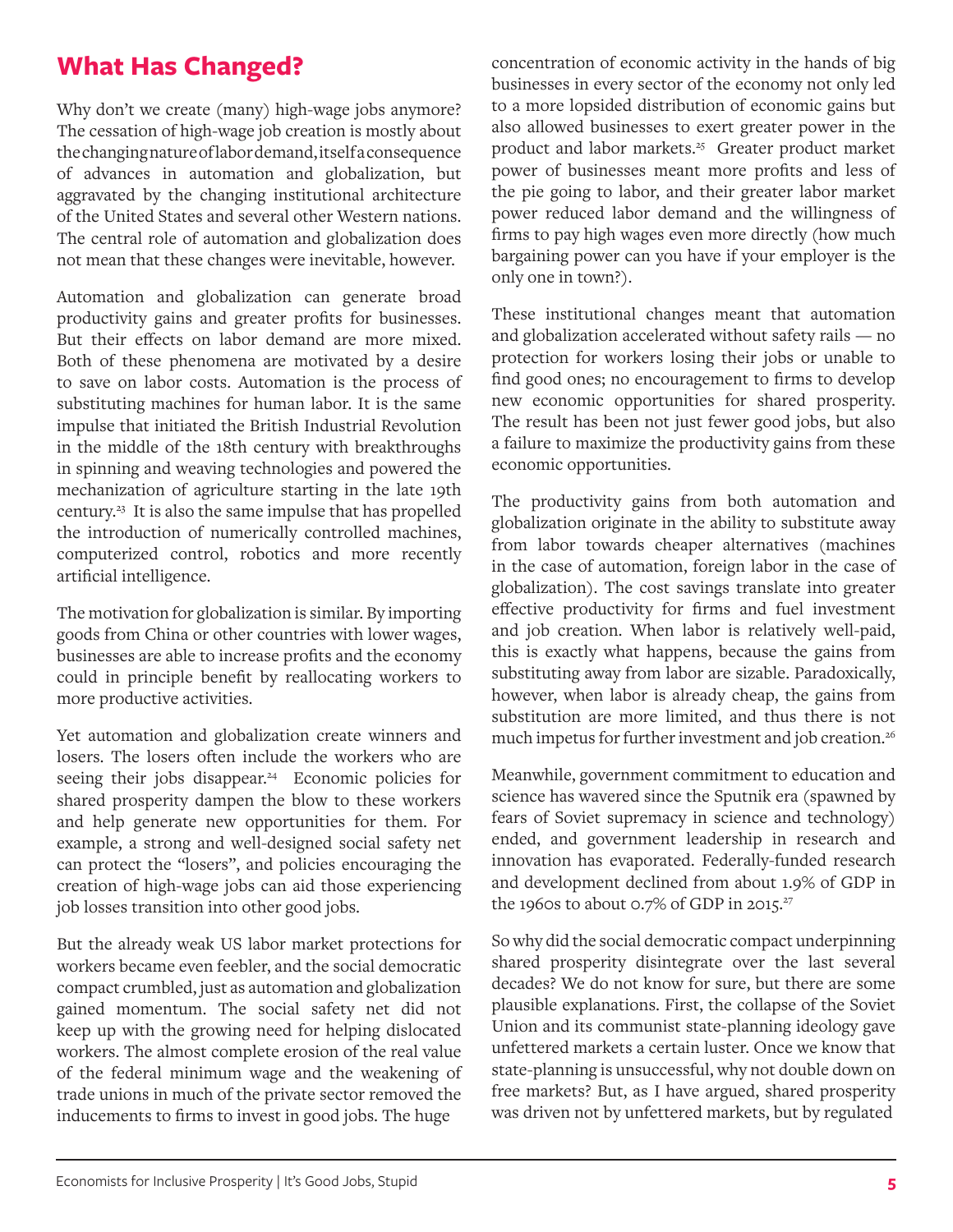markets that generated strong incentives for the creation of high-wage jobs. As many of these regulations were dismantled, the social democratic compact came apart at the seams.

Second, an intellectual movement of the late 1970s and early 1980s started calling for the maximization of shareholder returns at the expense of all else.<sup>28</sup> The thinking was that as companies become better at maximizing their shareholders' wealth, they would also generate greater investment and the benefits would trickle down to everyone. Yet once Wall Street got into the game, the opposite happened. Unregulated finance provided to large shareholders the means to cut out other stakeholders via leveraged buyouts and mergers and acquisitions. It motivated managers with big payouts and stock options to increase dividends and improve stock market performance, if necessary by downsizing and reducing wages. In the meantime, the intellectual arguments on the primacy of shareholders motivated regulators to sit passively on the sidelines. The scene was set for sacrificing everything else, especially the workers, at the altar of shareholder value. Ignoring other stakeholders, including workers, became one more nail in the coffin of the social democratic compact.

Third, automation and globalization themselves may have contributed to these trends. As corporations began to depend less on their workforces (because machines and imports could substitute for them), they found it natural to fight against protections for labor. Automation and globalization also increased inequality and vested growing political power in the hands of the very rich and the corporations, making it more and more difficult for the less well-off to voice their concerns in the political public sphere.<sup>29</sup>

Finally, in an arena left lopsided by the weakening of trade unions and absence of civil society organizations speaking for workers, big business became better organized and politically more powerful, well before the Citizens United ruling lifted essentially all limits on money in politics.

# **Can Anything Be Done?**

The short answer is yes, but this requires a change of priorities and a new approach.

Let me first dispense with the claim that not much can be done because growing inequalities and the disappearance of old-style good jobs are inexorable consequences of the age of artificial intelligence and robots. They aren't. We choose how to use technology and many options, with potentially much better outcomes for labor, are feasible.<sup>30</sup> In fact, automation is nothing new. It's been ongoing for the last two and a half centuries. Demand for labor grew vigorously in the four decades following World War II (and wages for all groups rose more or less in tandem) because the forces of automation were counterbalanced by firms using their technologies in other ways that increased the demand for different types of labor. This included new technologies complementing labor and most importantly new tasks in which workers could be productively employed. The rupture with the past arose not just because robotics and artificial intelligence have increased the pace of automation. It is in equal measure a consequence of firms no longer seeking new ways to productively employ labor.<sup>31</sup>

Perhaps it is in the nature of artificial intelligence that automation will be the order of the day and nothing can counterbalance its march. Yet there is no evidence that supports this presumption either. Artificial intelligence is a general technological platform and can be used in many different ways, including to create new tasks and reinstate labor into the production process.<sup>32</sup> For example, artificial intelligence can be used to create a new, more flexible and more interactive education system (with more, better trained and better paid teachers to go with it), it can empower skilled nurses to provide better diagnosis, treatment and care, and it can reinvigorate parts of manufacturing. But instead, the current focus in the tech industry is almost entirely on using artificial intelligence for automation, for instance in facial recognition, language processing and various algorithmic replacements for human cognition.

If there are ways of developing new technologies that will help labor and contribute to the creation of good jobs, why doesn't the market process by itself get us there? It doesn't, for the same reasons that we cannot count on unfettered markets to get the level and direction of innovation right. First, there is a tendency for the research process to build on existing advances, and the last several decades have seen those advances take place in the area of automation. A change in paradigm is always hard.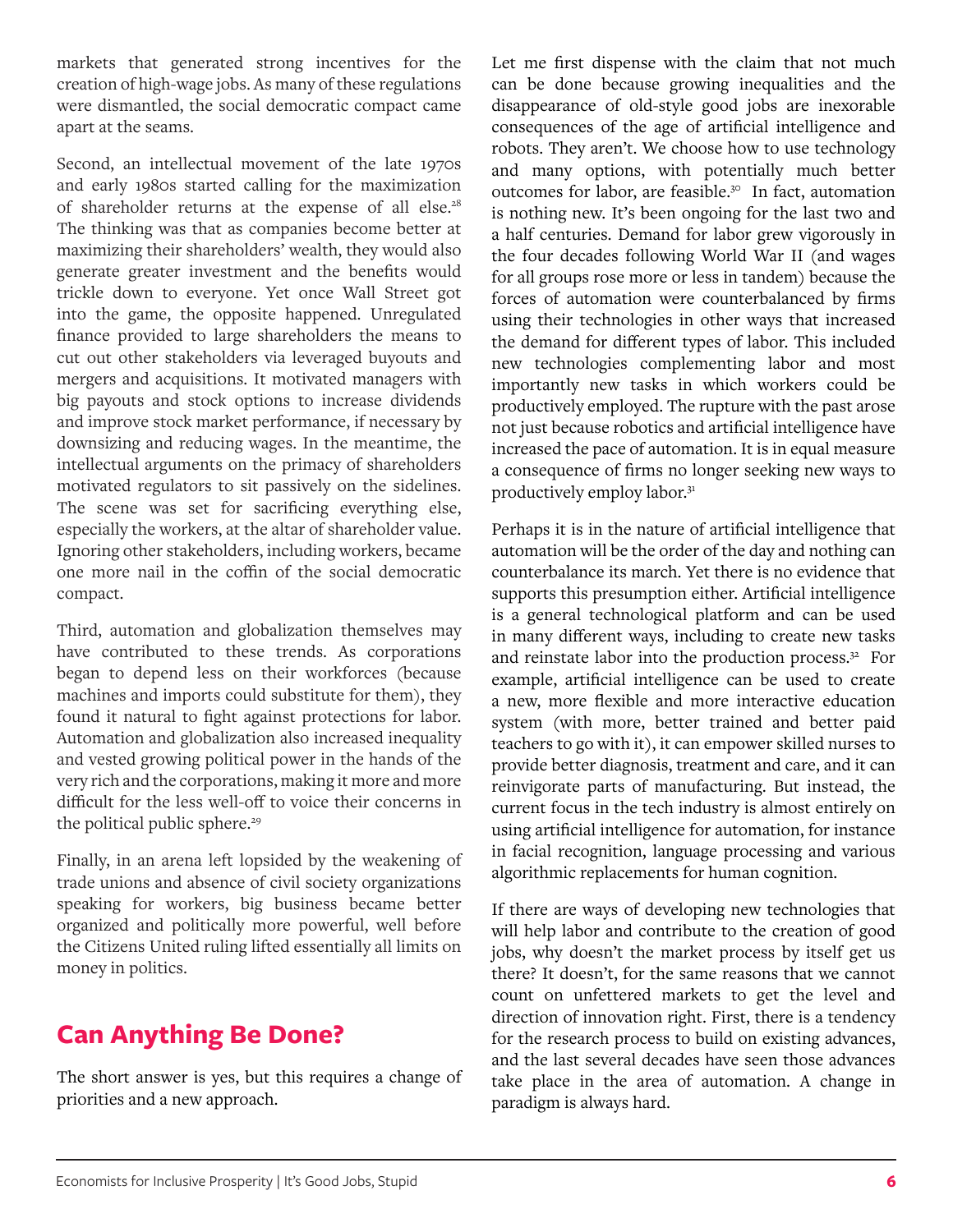Second, the current direction of innovation is shaped not so much by an anonymous, free market, but by the investments, know-how, and priorities of big tech companies dominating the field. These companies have succeeded based on a business model emphasizing automation and algorithms replacing the tasks of fallible humans. It is neither realistic nor easy for them to turn around and channel their energies to using this new technology platform for creating good jobs.

Third, the same factors I have stressed above imply that the market, innovators included, will undervalue good jobs (especially when a low-wage strategy or a worker-less strategy can be quite profitable). This is all the more so when part of the social benefit from highwage jobs does not accrue to the firms supplying those jobs. Workers benefit from the opportunity to build a meaningful life for themselves and become active citizens, but this doesn't show up on firms' balance sheets.

Finally, our tax policies have made matters worse. The current tax code heavily favors capital income and capital investments. When a firm hires a machine instead of a worker, it receives tax breaks, amortized allowances and various tax credits, while employing workers comes with additional payroll taxes and fringe benefits (including those related to healthcare in the United States, which are provided by governments in most other countries). This tilted playing field encourages excessive automation, even when people are more productive than machines.

In this landscape of distorted incentives biased against good jobs, there is much that well-designed government policy can do. To start with, protection for workers and moderate minimum wages can promote high-wage job creation. A stronger social safety net will also encourage workers to seek jobs that are higher-paying and a better match for them (and thus more productive for society), without fear that they will go hungry while looking.<sup>33</sup>

The role of the government in supporting education is perhaps even more critical today than in the past. In this age of rapidly evolving technologies, the types of skills demanded by employers are changing. Upgrading our education system means more than removing the very deep inequities that already exist; effective reforms require a proactive approach to update curricula to emphasize the numeracy, social and communication skills and the flexibility that the labor market of the

future will demand.

Equally essential is for the government to resume its leadership in innovation. The future of good jobs depends in large part on our ability to harness new technology platforms such as artificial intelligence to create meaningful, well-paying jobs for humans, rather than just seeking to replace workers in every part of the production process. Government policy to redress these issues should start by removing the distorted incentives favoring capital and encouraging employers to invest more in their workers. But removing perverse incentives isn't enough. The government also needs to redirect technological change towards activities that are more likely to reinstate labor into the heart of the production process.

We can understand why direct government involvement is critical by revisiting efforts to combat climate change. Though a carbon tax has to be the backbone of any climate policy, it needs to be supplemented with measures to encourage companies to develop cleaner technologies.34 The success in limiting climate change, such as it is, has been achieved largely because alternative, low-emission energy sources have made huge gains over the last three decades, and this has been in no small measure because of government efforts around the world to redirect technological change towards cleaner technologies. The same redirection is necessary in the area of job creation, even if determining what types of technological investments are likely to contribute to the creation of good jobs is even harder than deciding which types of clean technologies will succeed.

Support for research and innovation, investment in education and a better social safety net require greater tax revenues, especially starting from the low baseline in the United States (tax revenues relative to GDP of about 27% compared to the OECD average of over 34%).35 Yet, the purpose of tax reform shouldn't be to punish the wealthy or the successful businesses. Instead, taxes are for raising revenues and removing distortions. That means broadening the tax base (especially by bringing a lot of untaxed capital income into the base) and modestly increasing tax rates without discouraging investment and technological innovation. It also means fixing the tax code to remove the push towards excessive automation and incentivize firms to invest in their workers and in good jobs.

An economy powered by shared prosperity is not out of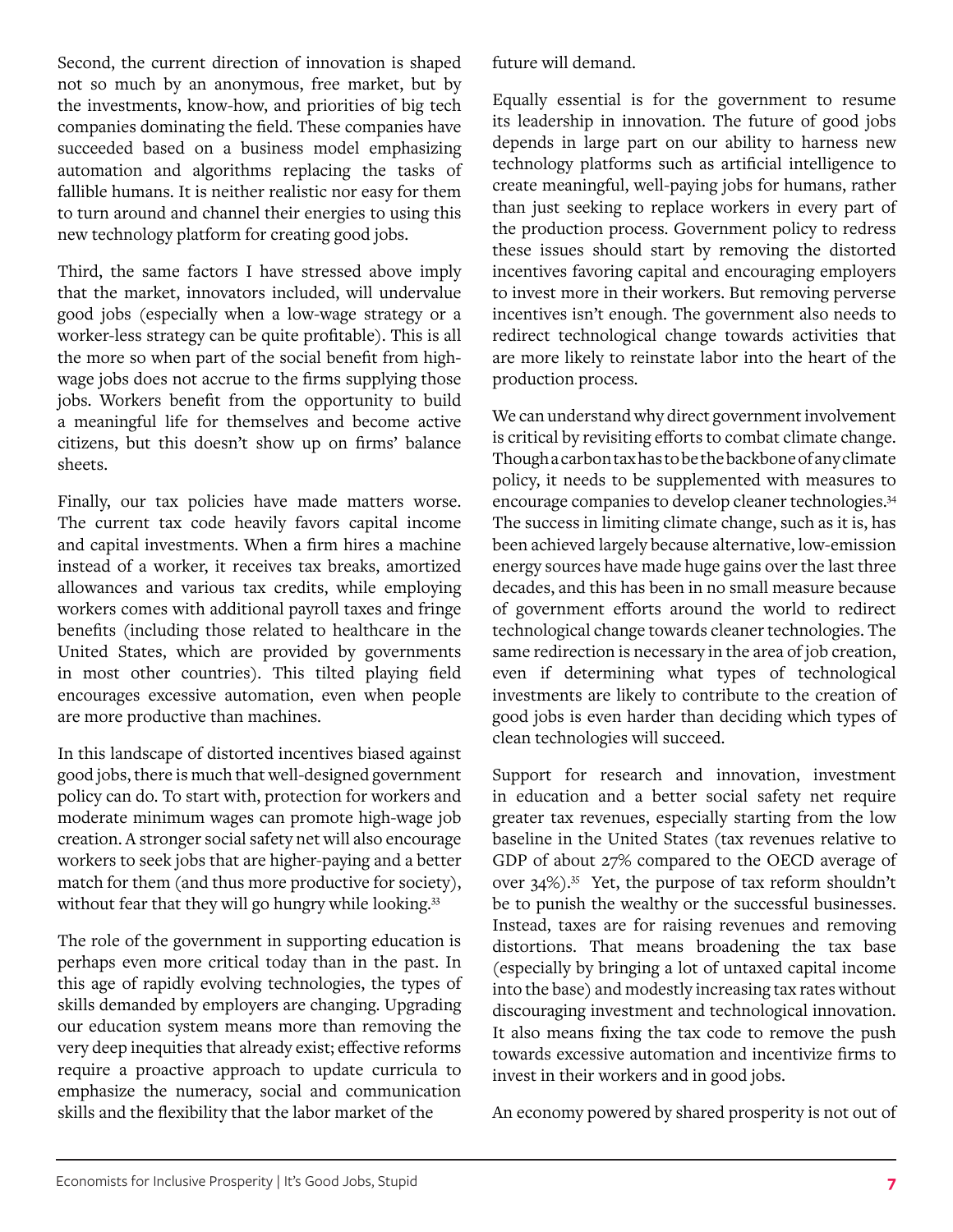reach. But we need to abandon the fantasy of building a better society just by redistributing income and we must take urgent action to support higher employment and more vigorous wage growth. A successful policy must focus on using our technological capabilities to enhance productivity and generate good jobs. Shared prosperity requires revitalized labor market institutions to counteract the bias towards lower-paying, lower-quality jobs. And the government must refocus on building a better social safety net, providing worker protection, investing in the skills of all citizens, and implementing robust regulations to prevent monopolies from choking

off high-wage job creation. A return to the era of shared prosperity is not out of reach, but it calls for a new approach to government policy, not just tinkering at the edges.

*Daron Acemoglu is a Professor of Economics at MIT. Contact: daron[@mit.edu](mailto:sblack%40austin.utexas.edu?subject=)*

#### **Endnotes**

- 1 See, for example, https://www.nytimes.com/2019/06/02/opinion/bernie-sanders-trump.html
- 2 One version of this is the celebrated Diamond-Mirrlees theorem (Diamond, Peter A., and James A. Mirrlees. "Optimal taxation and public production I: Production efficiency." *The American Economic Review* 61.1 (1971): 8-27). See also the standard discussion of these issues in Atkinson, Anthony B., and Joseph Stiglitz. *Lectures on Public Economics*, McGraw-Hill, New York, 1980.
- 3 For a general discussion of winner-take-all phenomena through technological and social mechanisms, see Frank, Robert H., and Philip J. Cook. *The Winner Take All Society: Why the Few at the Top Get so Much More Than the Rest of Us*. Random House, 2010.
- 4 See Piketty, Thomas. *Capital in the 21st Century*, Harvard University Press, Cambridge, 2014.
- 5 See Acemoglu, Daron, and James A. Robinson. *Why Nations Fail: The Origins of Power, Prosperity, and Poverty*. Crown, New York, 2012.
- 6 See the discussion in Chapter 15 of Acemoglu, Daron, and James A. Robinson. *The Narrow Corridor: States, Societies, and the Fate of Liberty*. Penguin, New York, September 2019.
- 7 The emphasis on preventing excessive power of employers over workers draws on Philip Pettit's notion of non-dominance (from Pettit, Philip. *Republicanism: A Theory of Freedom and Government*. Oxford University Press, New York, 1999. See the discussion in Acemoglu and Robinson, *The Narrow Corridor: States, Societies, and the Fate of Libert*y.
- 8 See also Rodrik, Dani and Charles Sabel. "Building a Good Jobs Economy". Mimeo, 2019, https://drodrik.scholar.harvard.edu/ publications/building-good-jobs-economy.
- 9 On the role of economic grievances in the rise of populism, see Judis, John B. *The Populist Explosion: How the Great Recession Transformed American and European Politics*, Columbia University Press, New York, 2016, and on how lack of access to good jobs fuels patronage-based, clientelistic politics, see Schefter, Martin. "Party and Patronage: Germany, England, and Italy." *Politics & Society*, volume 7(4), 403-53, 1977.